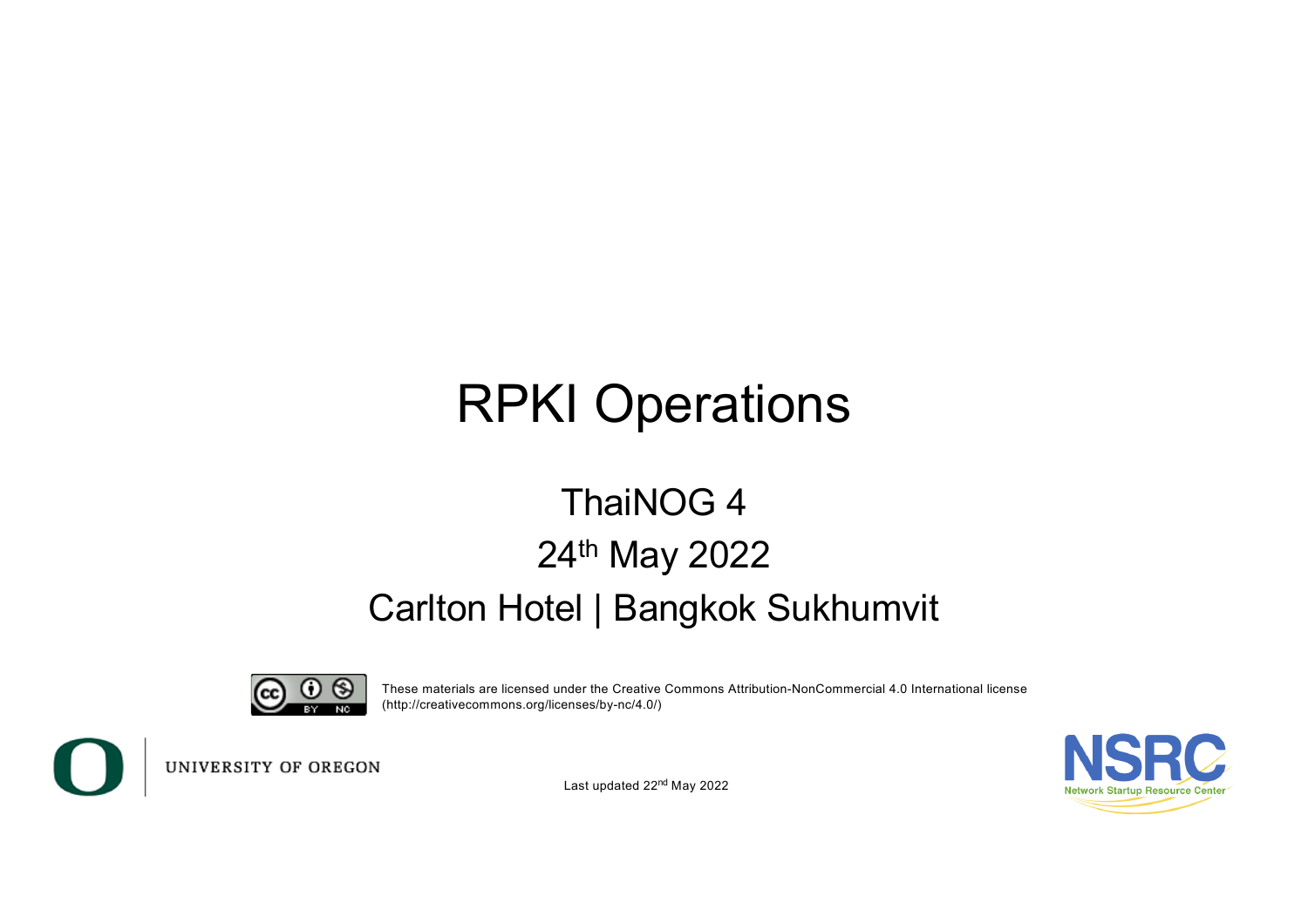# **Background**

- Most operators know to sign their ROAs (Route Origin Authorisations)
	- Major push by all five Regional Internet Registries
	- Major awareness effort by MANRS (https://www.manrs.org)
	- Efforts by many across the Internet operations community
- But what about making use of these ROAs?
	- What needs to be done?
	- How does a network operator deploy?
	- Which operators need to deploy?



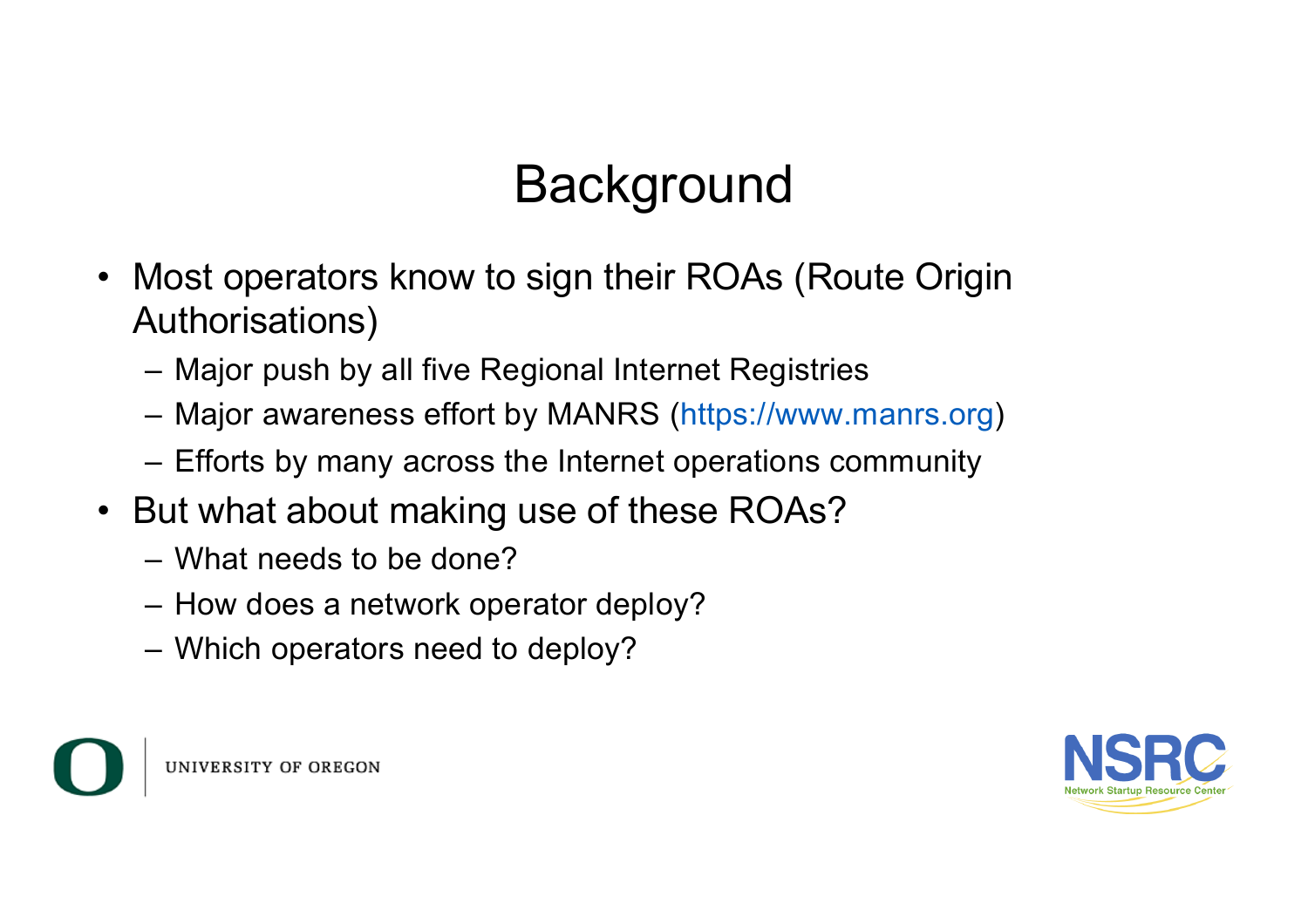# Mutually Agreed Norms for Routing Security

- Implement the MANRS recommendations:
	- Prevent propagation of incorrect routing information
		- Filter BGP peers, in & out!
	- Prevent traffic with spoofed source addresses
		- BCP38 Unicast Reverse Path Forwarding
	- Facilitate communication between network operators
		- NOC to NOC Communication
		- Up-to-date details in Route and AS Objects, and PeeringDB
	- Facilitate validation of routing information
		- Route Origin Authorisation using RPKI





3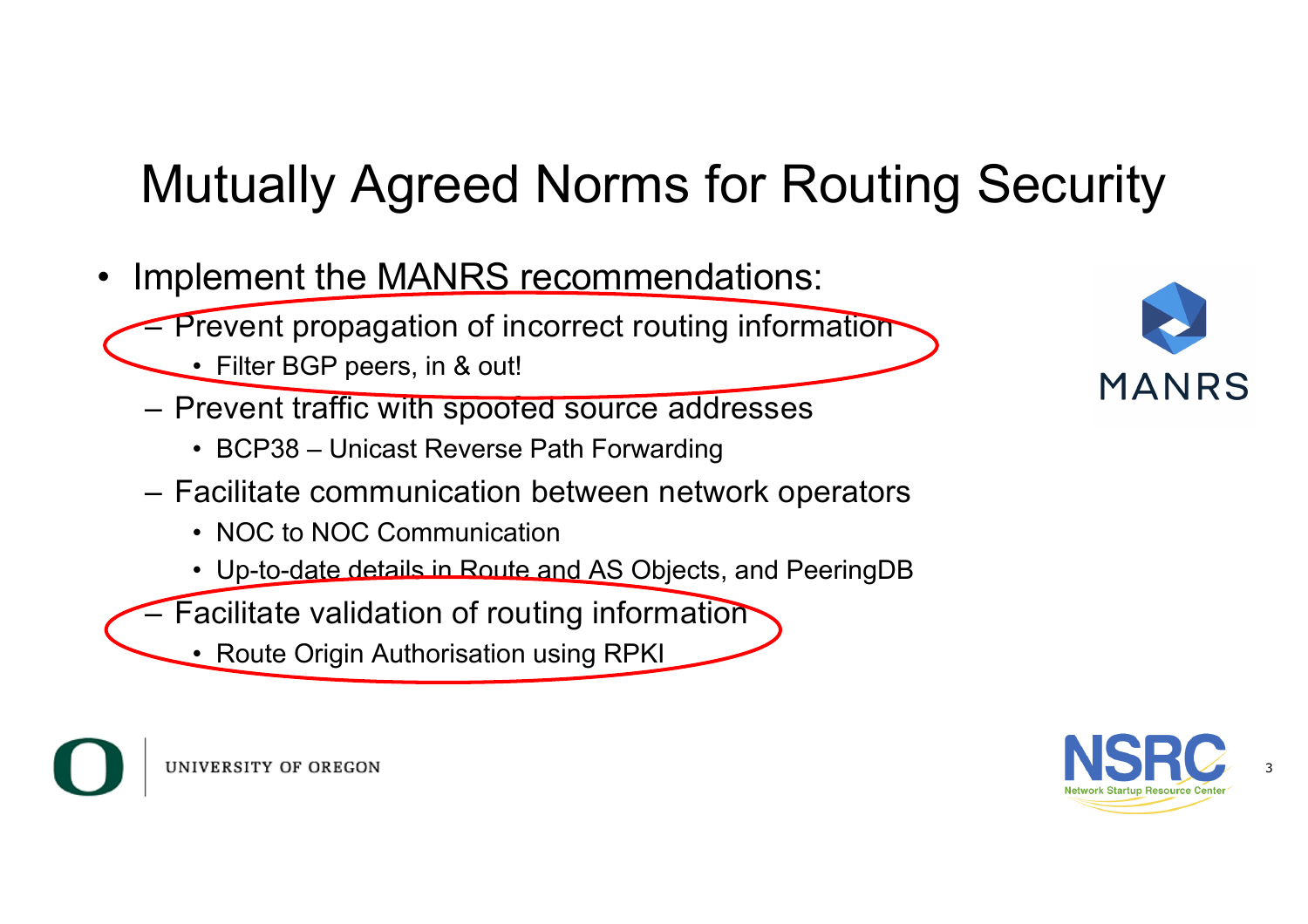# RPKI Operations

- The three steps towards using RPKI every day:
	- 1. Deploy validators
	- 2. EBGP speaking routers talk with validators
	- 3. Making decisions about dropping invalid routes
- Each step is a significant change in daily operations
	- Each one should be done in turn…
	- With reviews and monitoring to gain operational experience…
	- And not moving to next step until satisfied…
- There are gotchas too!



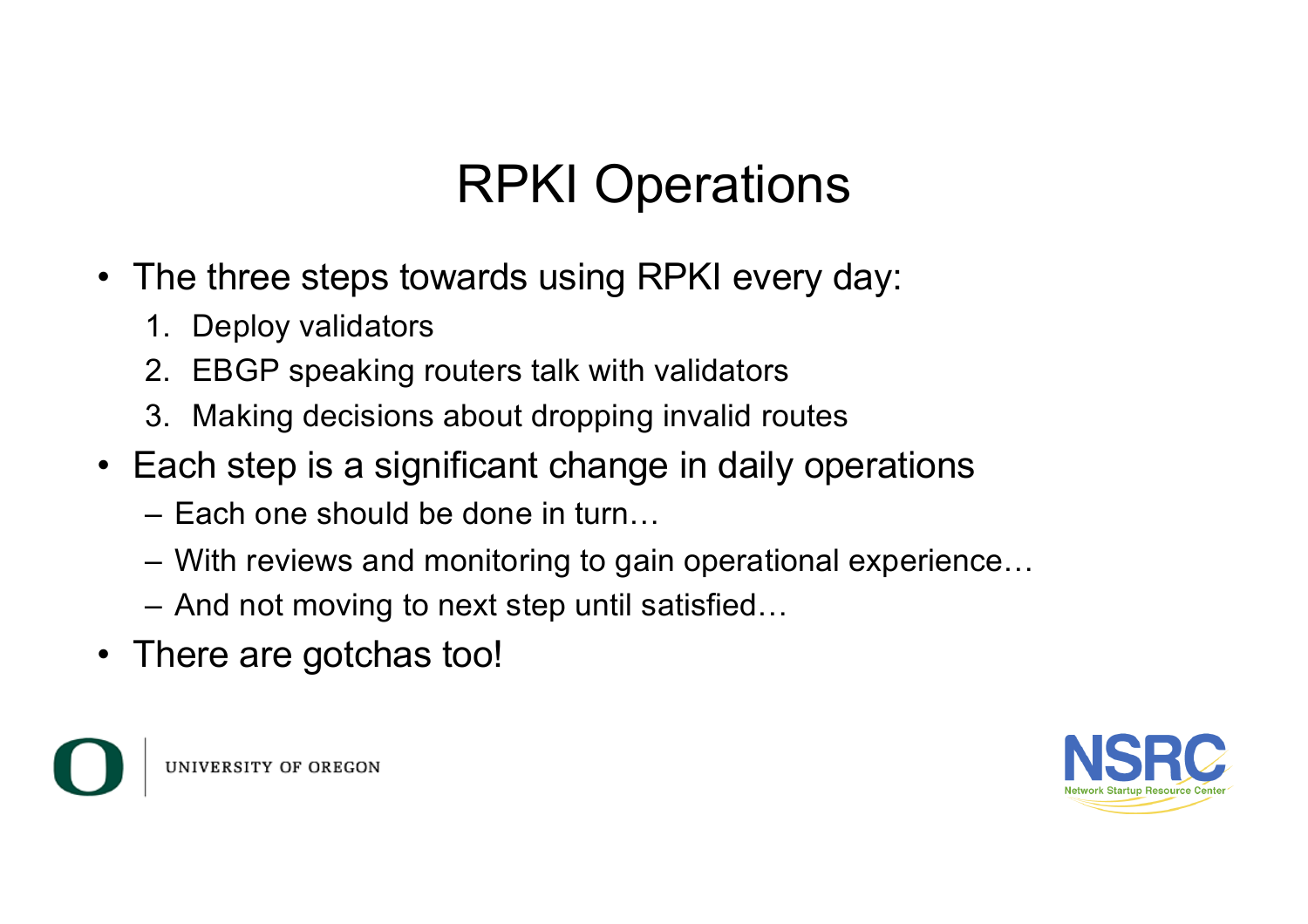### Route Origin Authorisation

• A typical ROA would look like this:

| <b>Prefix</b>    | 10.10.0.0/16 |
|------------------|--------------|
| Max-Length       | /18          |
| <b>Origin-AS</b> | AS65534      |

- There can be more than one ROA per address block
	- Allows the operator to originate prefixes from more than one AS
	- Caters for changes in routing policy or prefix origin



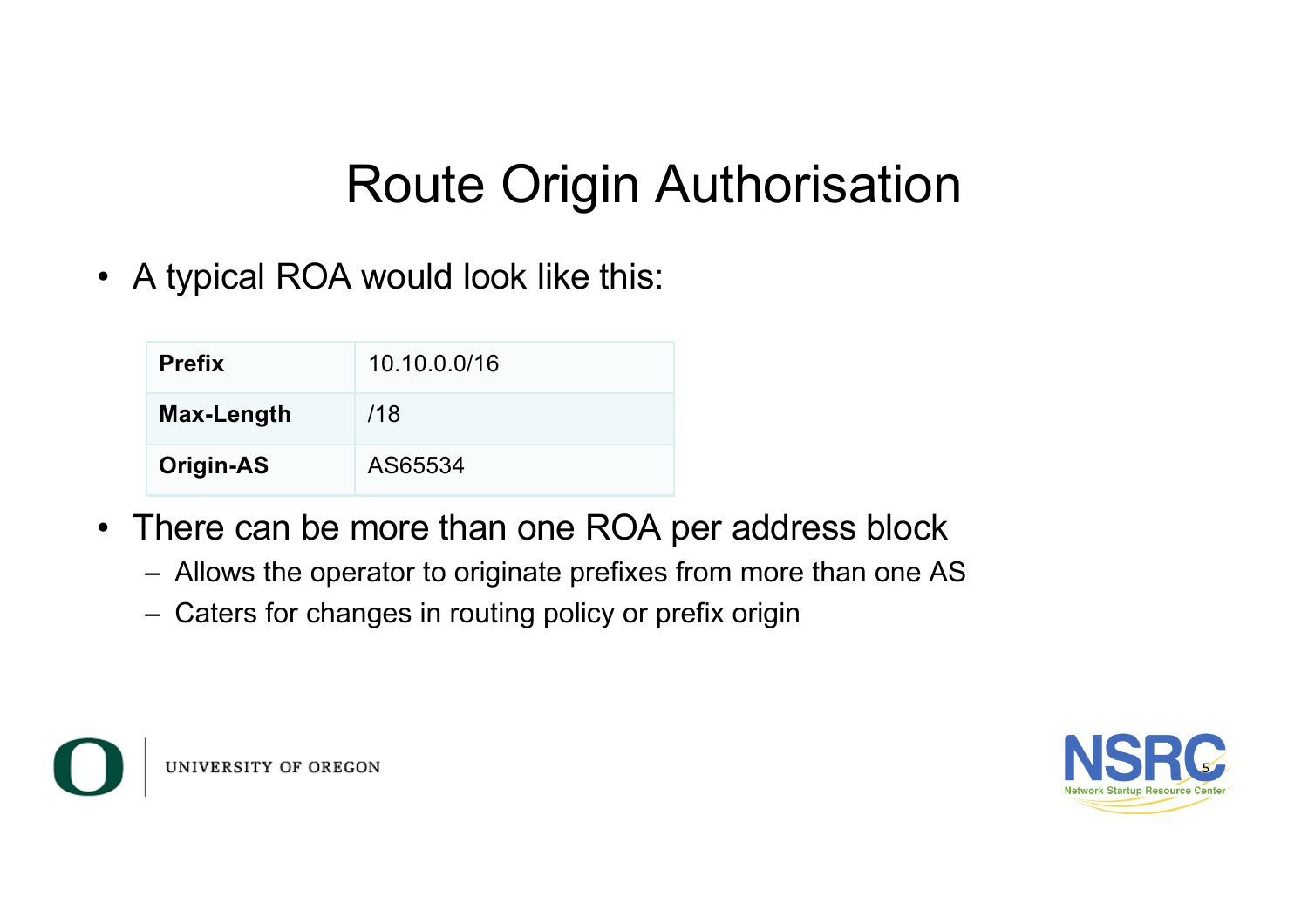Step 1

#### **VALIDATORS**



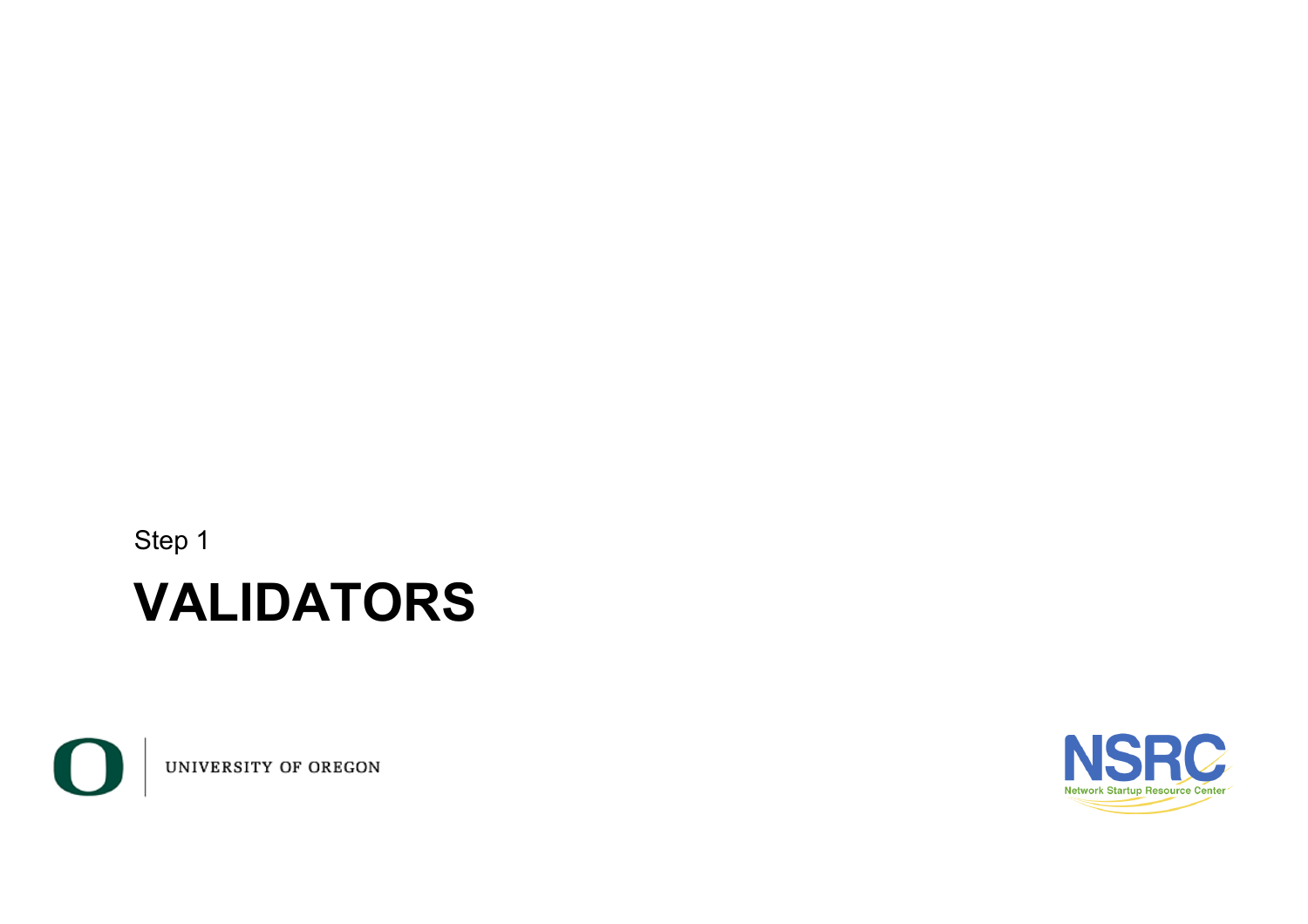# RPKI Validator Caches (1)

- NLnet Labs Routinator 3000
	- https://www.nlnetlabs.nl/projects/rpki/routinator/
	- https://github.com/NLnetLabs/routinator
	- Packages available for Debian/Ubuntu, RHEL/CentOS & FreeBSD
	- (Can also be built from source)
- LACNIC/NIC Mexico validator (FORT)
	- https://fortproject.net/en/validator
	- https://nicmx.github.io/FORT-validator/
	- Packages available for Debian/Ubuntu, RHEL/CentOS & FreeBSD
	- (Can also be built from source)



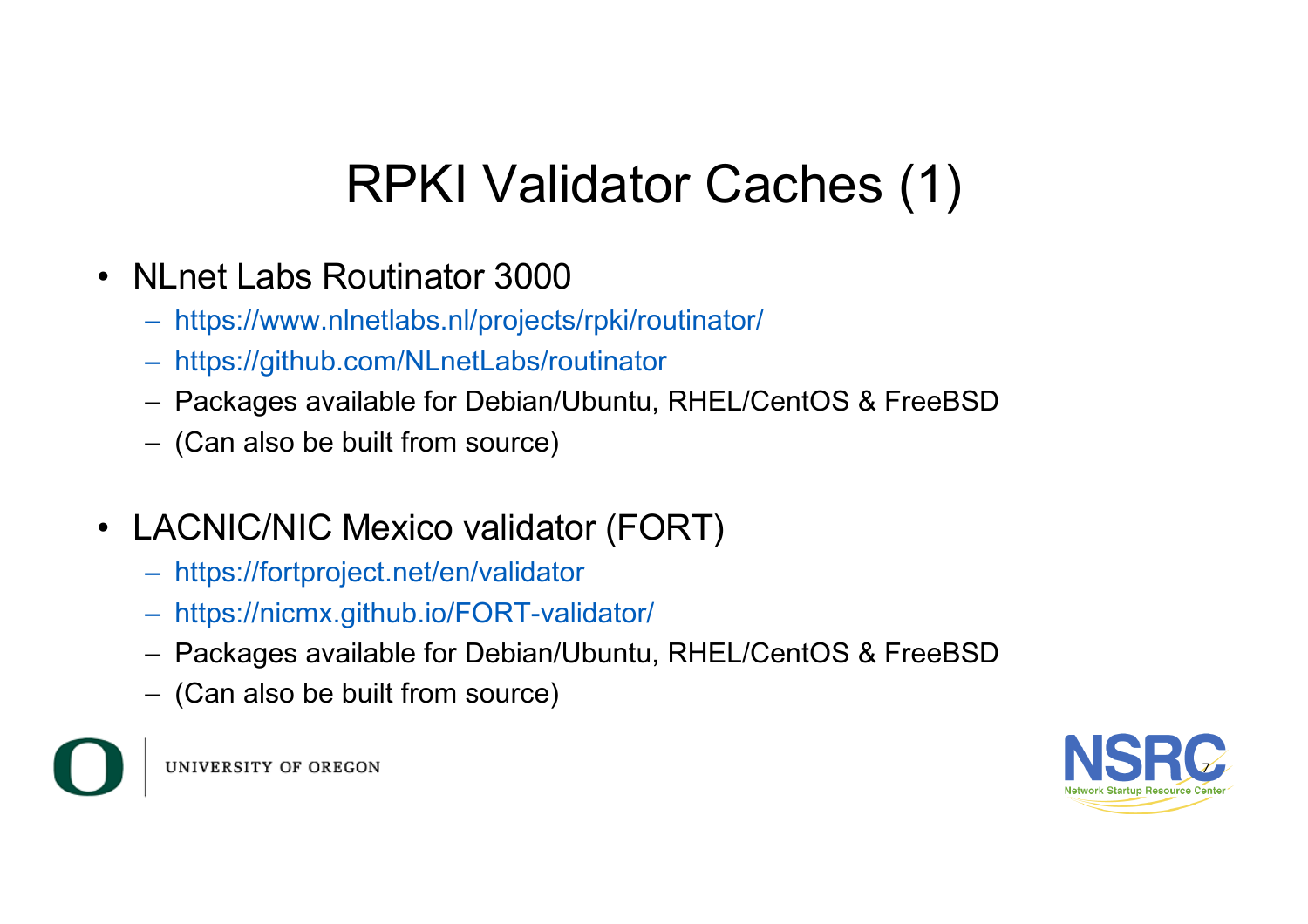# RPKI Validator Caches (2)

#### • RPKI-client

- https://www.rpki-client.org/
- https://tracker.debian.org/pkg/rpki-client
- RPKI repository query system (output for OpenBGPD, BIRD, json)
- For OpenBSD, with ports for Debian/Ubuntu, RHEL/CentOS, FreeBSD, macOS

#### • StayRTR

- https://github.com/bgp/stayrtr
- https://tracker.debian.org/pkg/stayrtr
- RPKI to Router protocol implementation (input JSON formatted VRP exports)
- (hard fork of Cloudflare GoRTR)
- Works on anything Go runs on (?)
- Note:
	- RPKI-client and StayRTR are used together



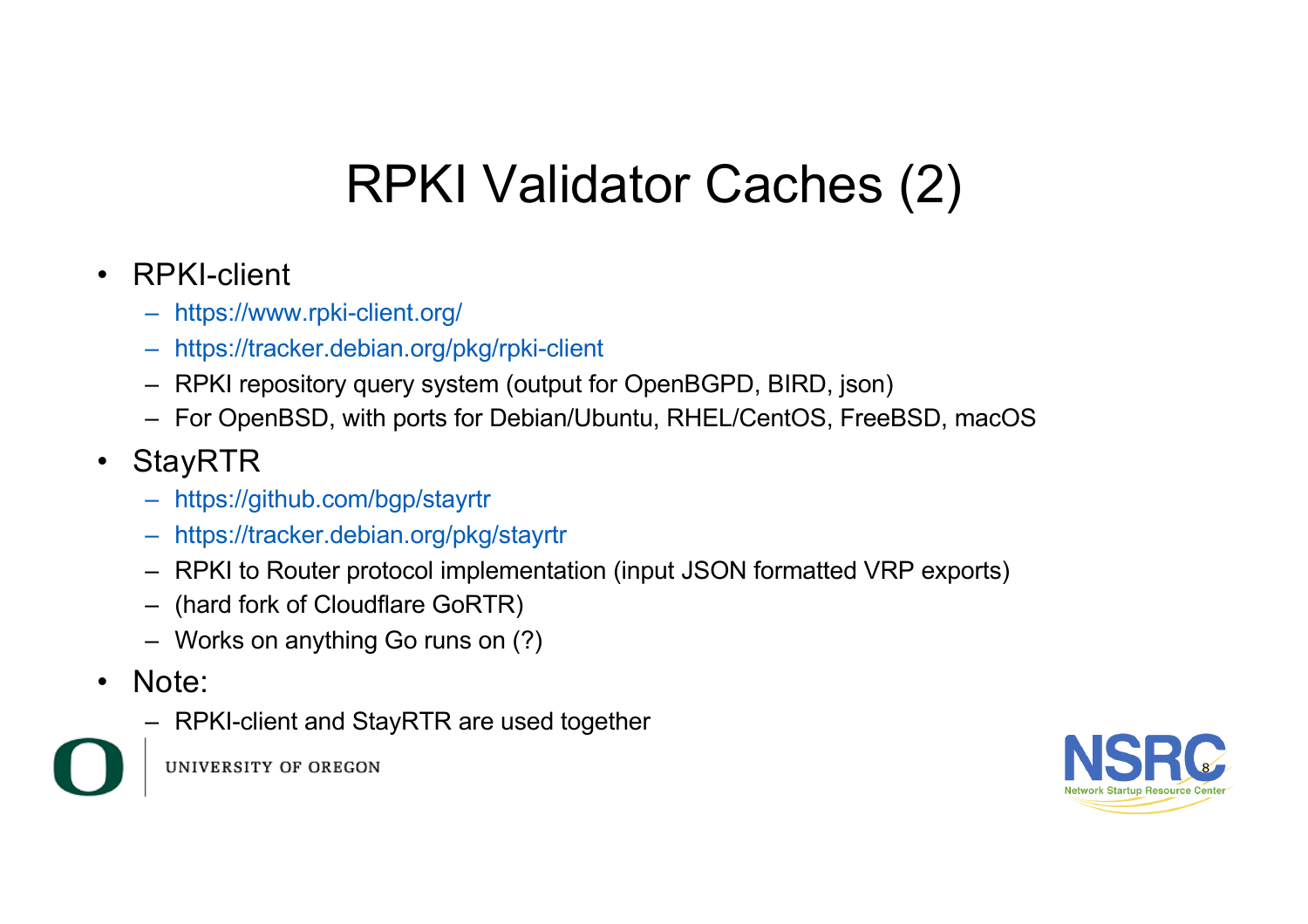# RPKI Validator Caches (3)

- RPKI-Prover
	- https://github.com/lolepezy/rpki-prover
- rpstir2
	- https://github.com/bgpsecurity/rpstir2
- The following are no longer maintained please don't use them!
	- Dragon Research Labs "rcynic"
	- Cloudflare validator (OctoRPKI/GoRTR)
		- StayRTR is a fork of GoRTR
	- RIPE NCC validator



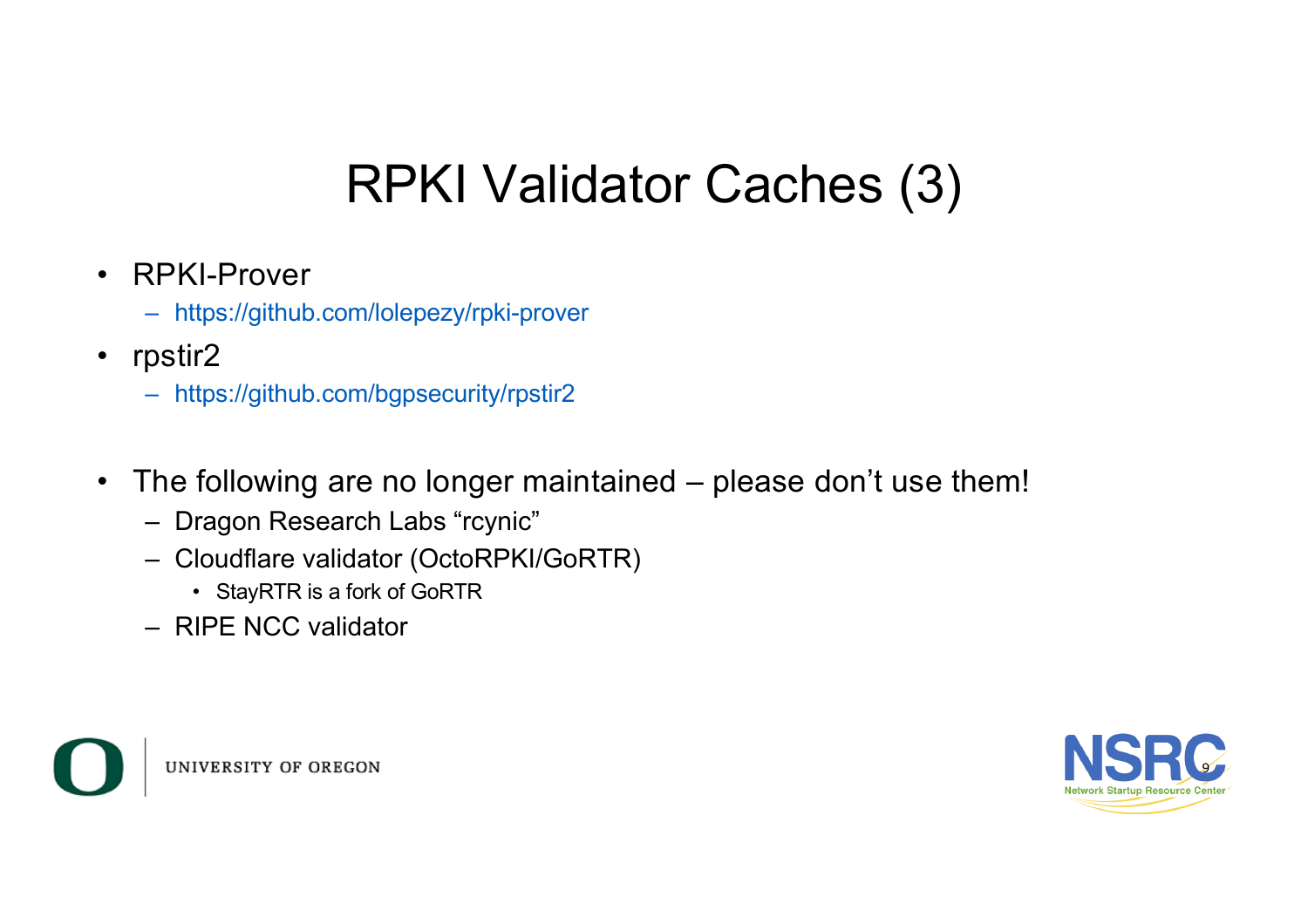### Installing a validator

- Three validators are widely used
	- Routinator
	- FORT
	- RPKI-client/StayRTR
- Listed in order of ease of installation  $\bigoplus$
- For installation details on Ubuntu 20.04
	- https://bgp4all.com/pfs/hints/rpki



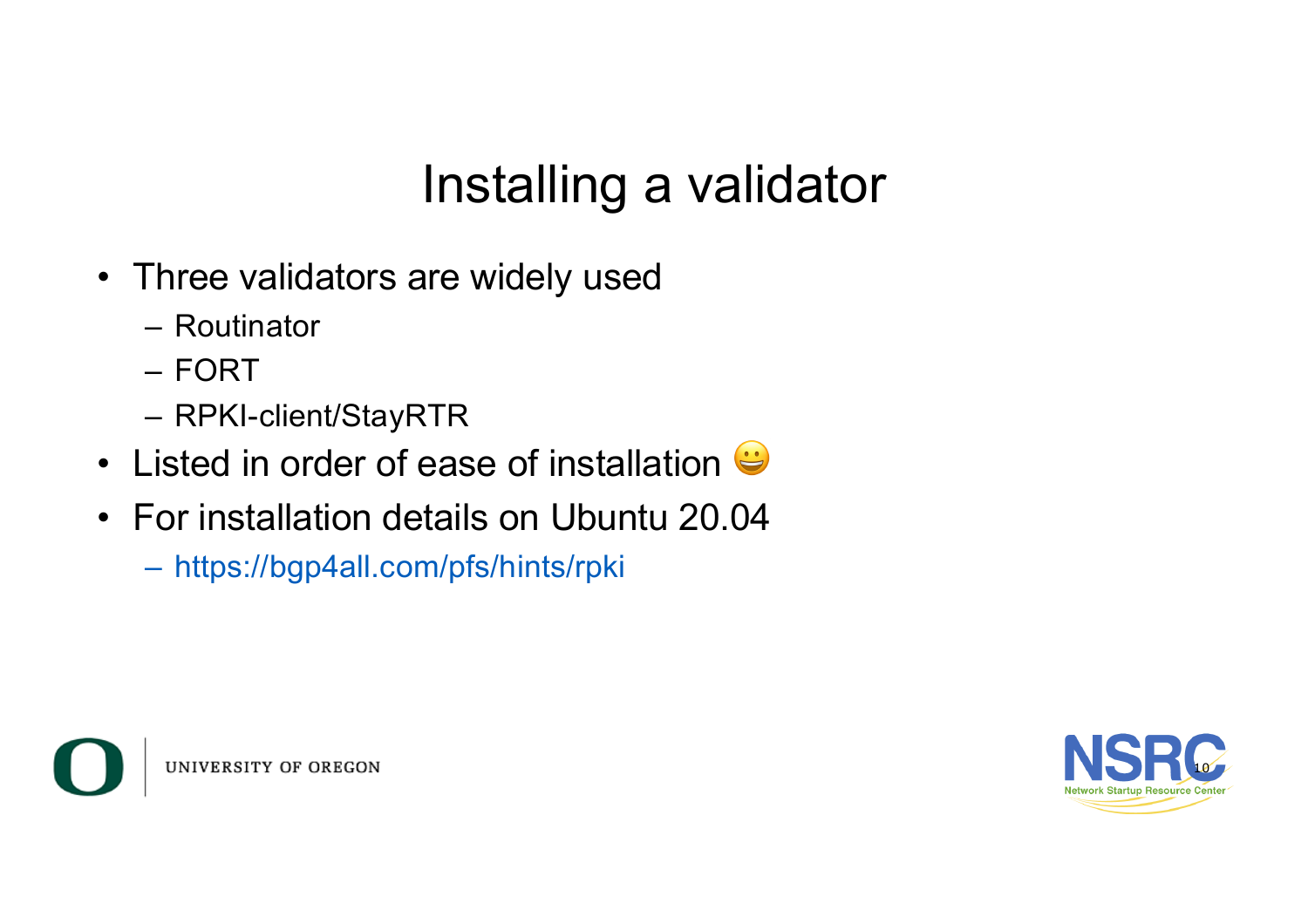## Validator Deployment

- Deploy at least two Validator Caches
- Geographically diverse
- At least two different implementations
	- For software independence
	- Standards interpretation
- Implement each on a Linux container so that the container can be moved around as required
- Configure validator to listen on both IPv4 and IPv6
	- Configure routers with both IPv4 and IPv6 validator connections
- Securing the validator: Only permit routers running EBGP to have access to the validators



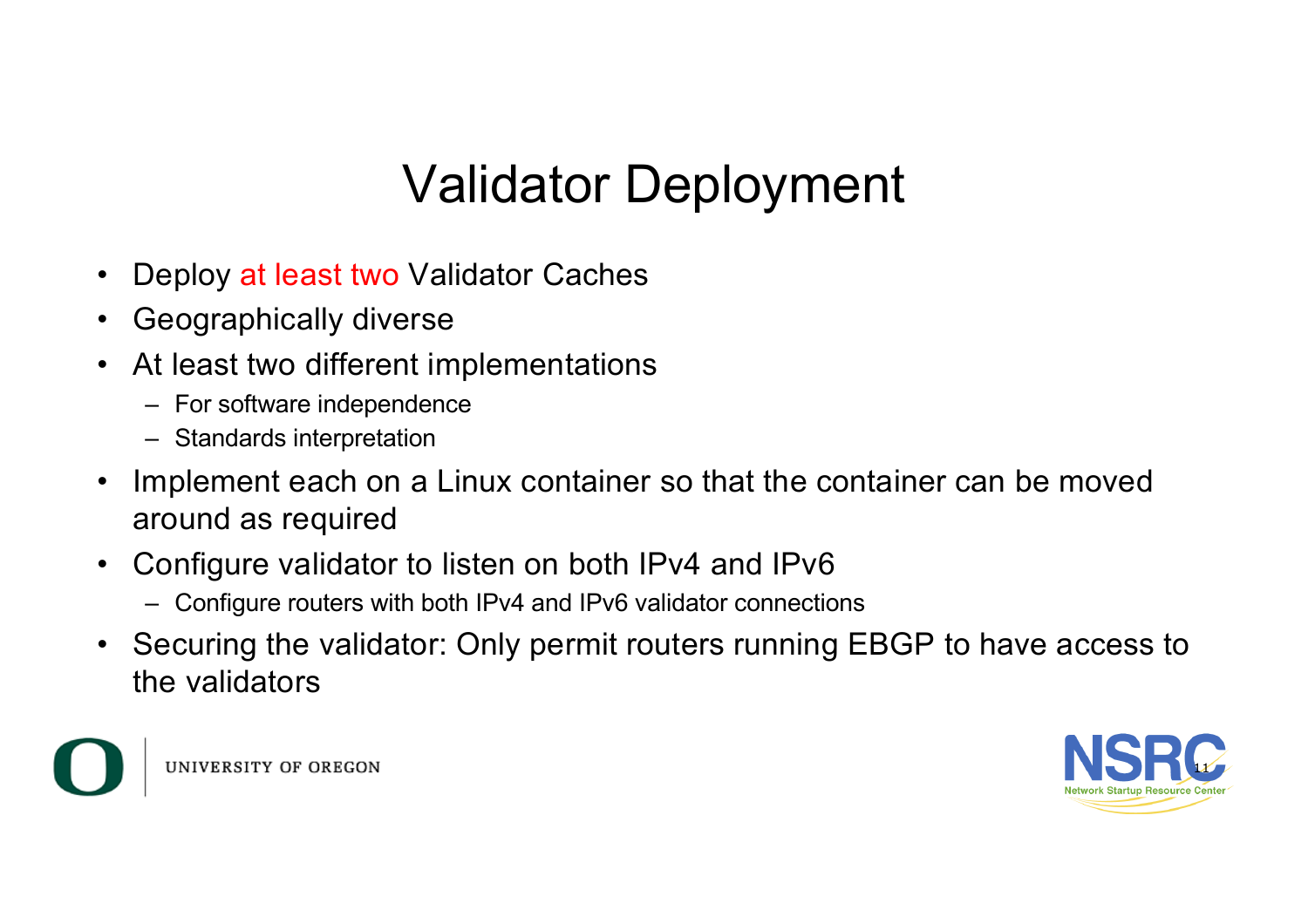#### Monitor the Validator

- To get an understanding of what is going on, monitor the validators:
	- What does the validation cache look like?
		- Routinator has a web interface to let you see the cache
		- RPKI-client's JSON output?
	- What is their start-up time like?
		- Routinator & FORT sync the caches each time the process starts so it can be 15- 20 minutes before they are ready to serve data to any router
		- RPKI-client and StayRTR are independent processes and StayRTR is ready as soon as it is started, using the latest dataset built by RPKI-client
	- What are the memory, CPU, and physical storage resources like?
		- Validation data currently requires about 2.2Gbytes of storage (and growing)



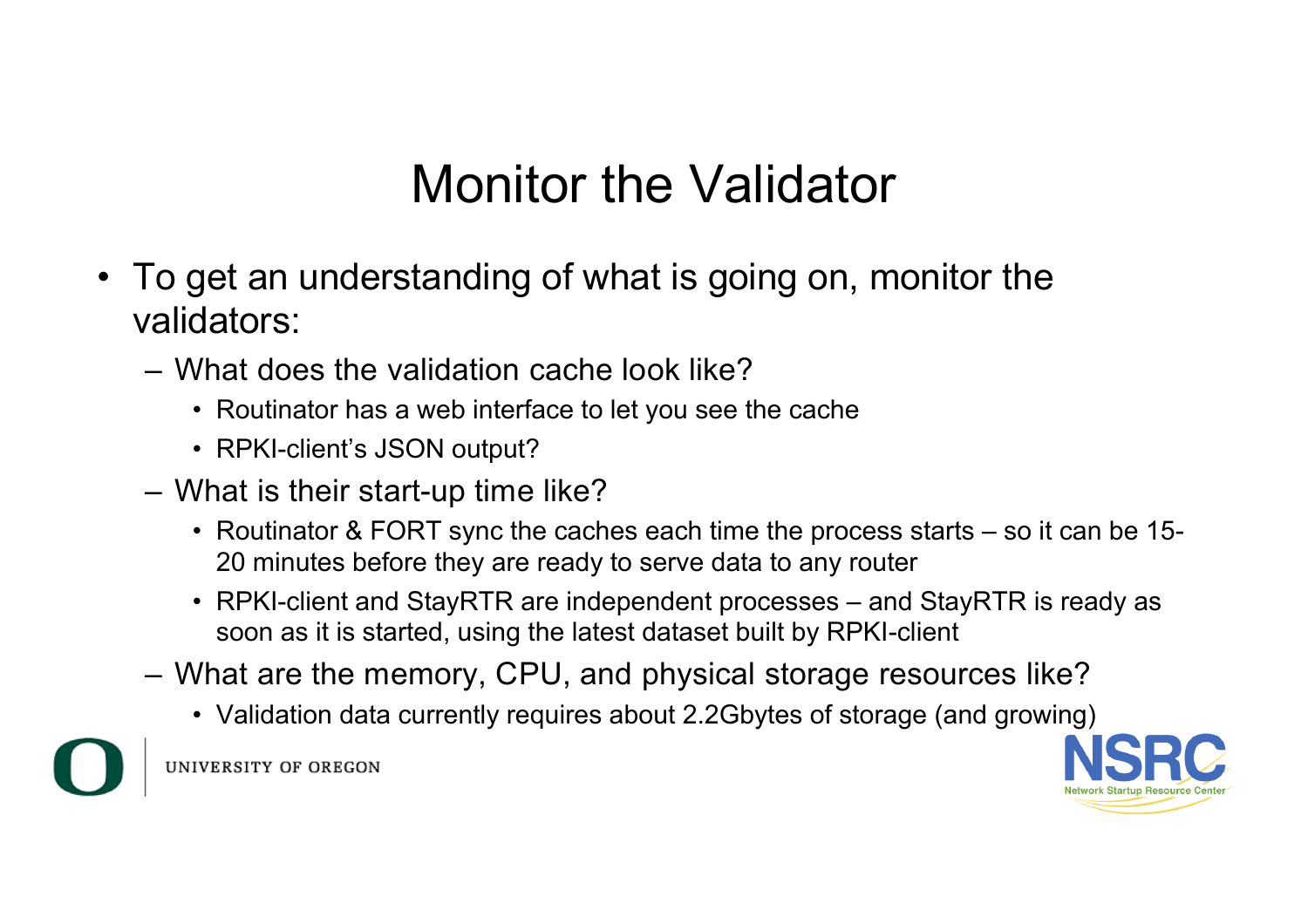**VALIDATOR TO ROUTER** Step 2



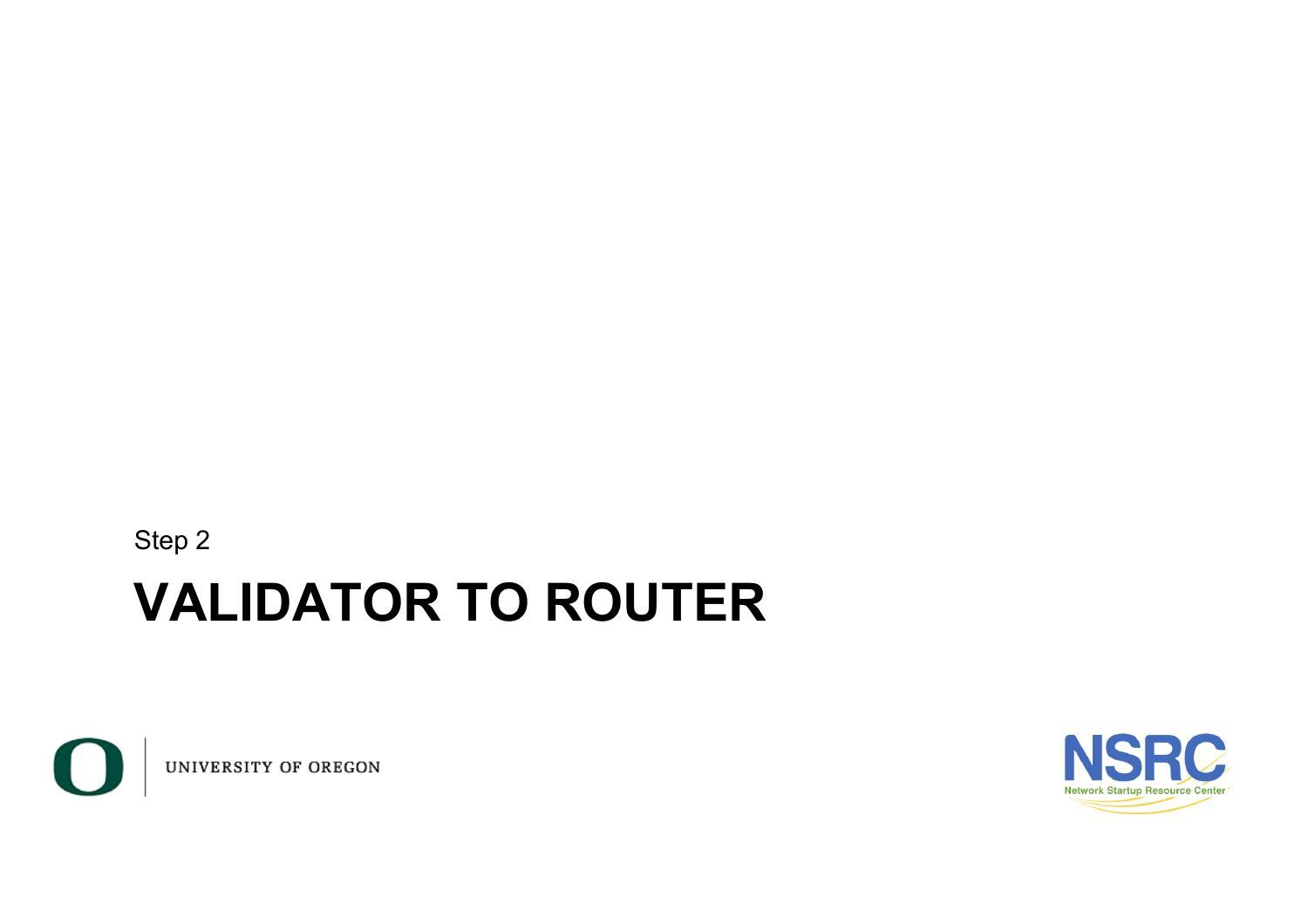- Significant step, as this is touching the operating network
	- Deploying a validator had no operational impact
- Only configure EBGP speaking routers to talk to the validators
	- Routers receive VRPs (Validated ROA Payloads)
- Nothing to be gained by:
	- Configuring IBGP speakers to talk to validators
		- Route Origin Validation (Step 3) is done at the edge
		- The core never needs to know, invalids not sent there!
	- Propagating validation information through IBGP

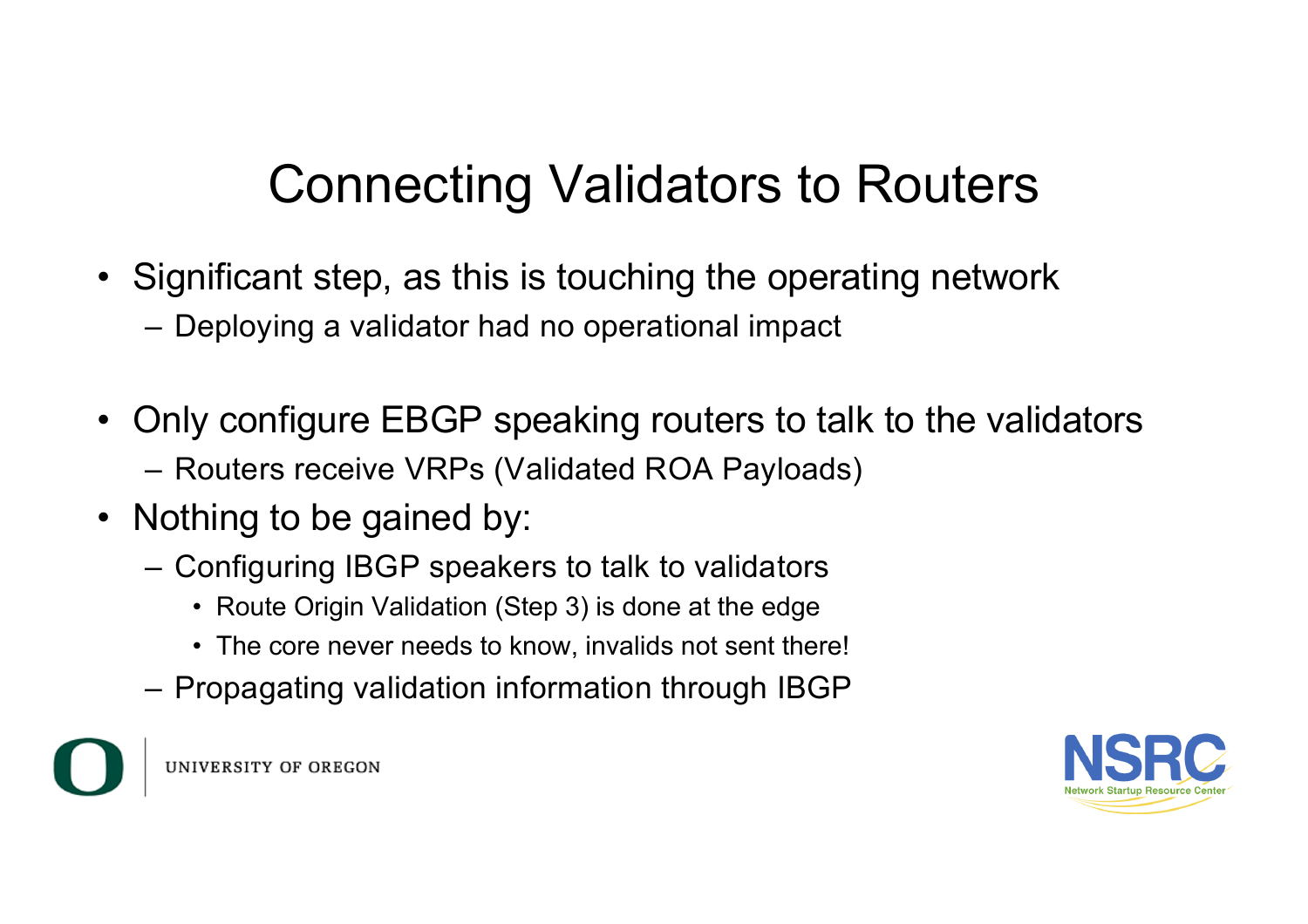- Be very aware of vendor default behaviour!!
- The ideal behaviour is:
	- Router creates internal validation database
	- Operator configures policy that flags what is Valid, Invalid, and NotFound in the BGP RIB
	- Operator configured policy that determines if invalid routes are dropped or propagated
- Cisco IOS-XE/XR has very different behaviour from JunOS, BIRD, and FRrouting
	- https://bgp4all.com/pfs/hints/rpki
- What does your implementation do?

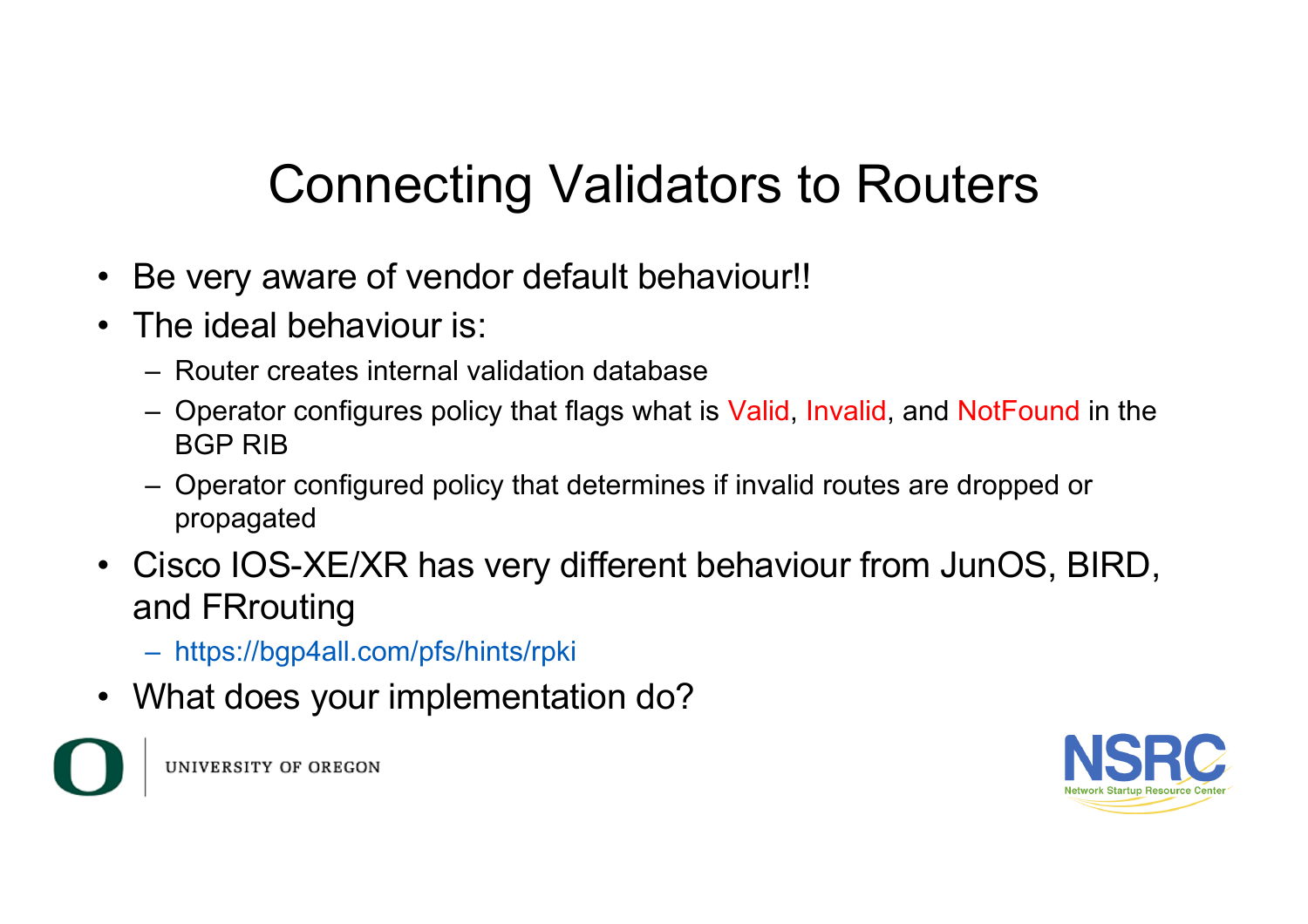- How does your implementation react to changes in validation info?
	- For example: route changes from invalid to valid or notfound
	- Does it send a Route Refresh to peers?
	- Or does it maintain an ADJ-RIB-IN?
		- BGP table separate from the active BGP RIB
		- Cisco IOS "soft-reconfiguration" knob is similar
- It's important not to rely on Route Refresh to implement VRP changes
	- More and more frequent changes cause more and more refresh requests to peers, consuming peer CPU resources – potentially a denial of service attack on the peer
	- Recommended reading:
		- https://datatracker.ietf.org/doc/draft-ymbk-sidrops-rov-no-rr/



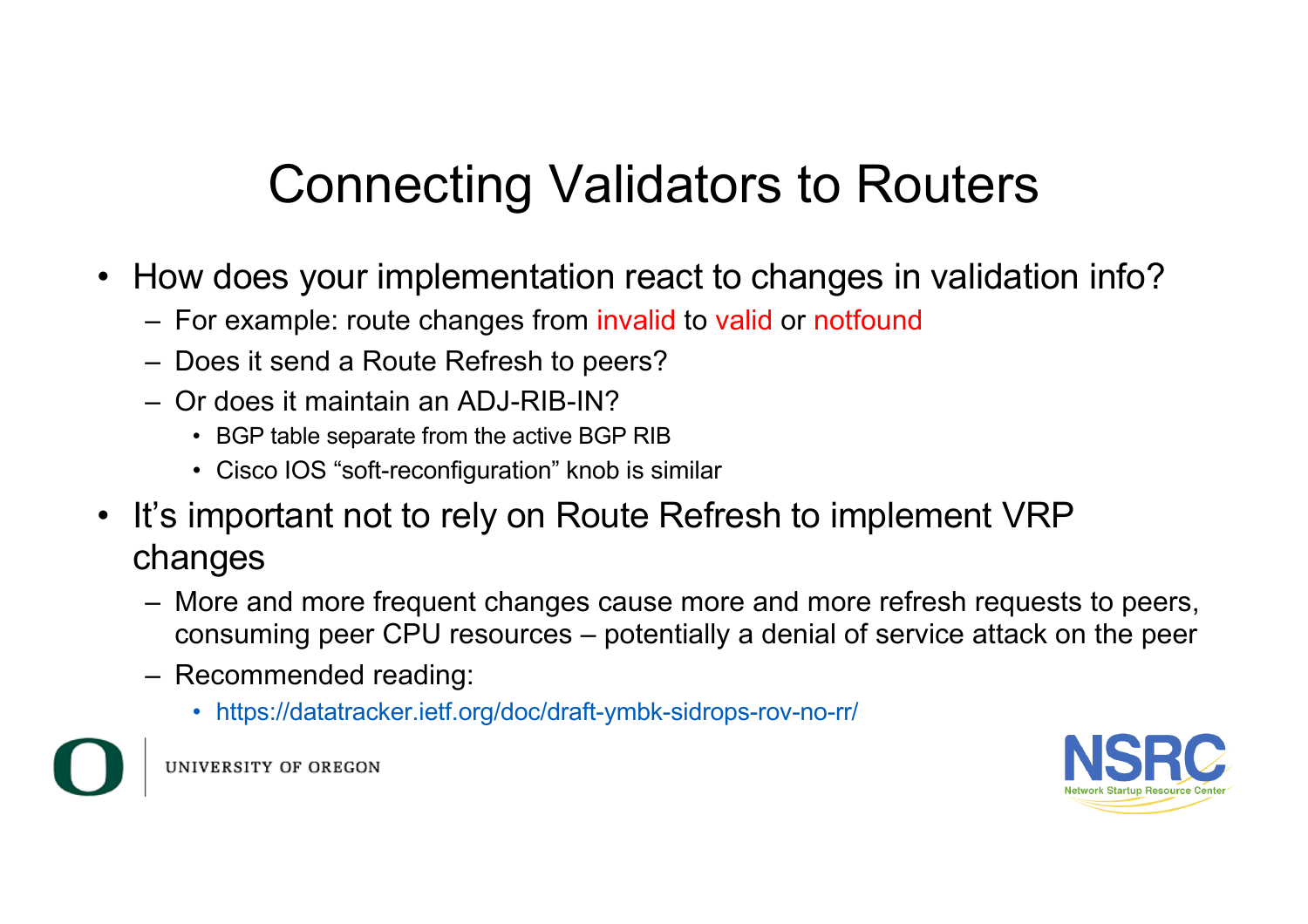- Considerations:
	- Can you work around the vendor defaults to get the behaviour you want just to monitor what is valid/invalid/notfound
	- How many validators do you need (minimum of 2 recommended)
	- How to deal with validator start-up time (Routinator & FORT)
	- What about VRP differences between validators?
		- https://bgp.nsrc.org/REN/rpki/validator.state.html
- Monitoring phase:
	- Check the validation database on the router
	- Look for prefixes in BGP table marked as invalid
		- (But don't throw anything away)
	- Consider potential customer impact?





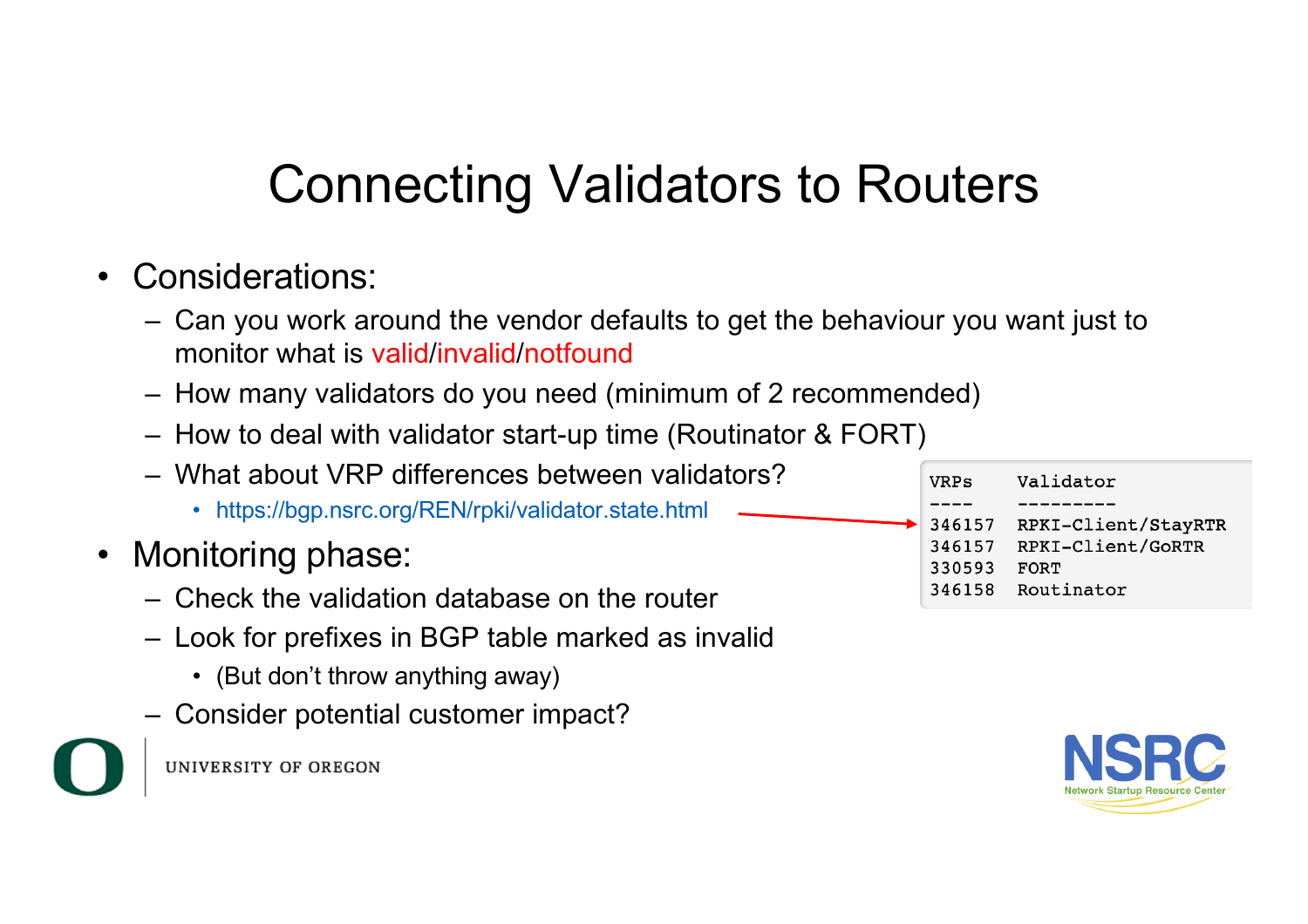Step 3

#### **ROUTE ORIGIN VALIDATION**



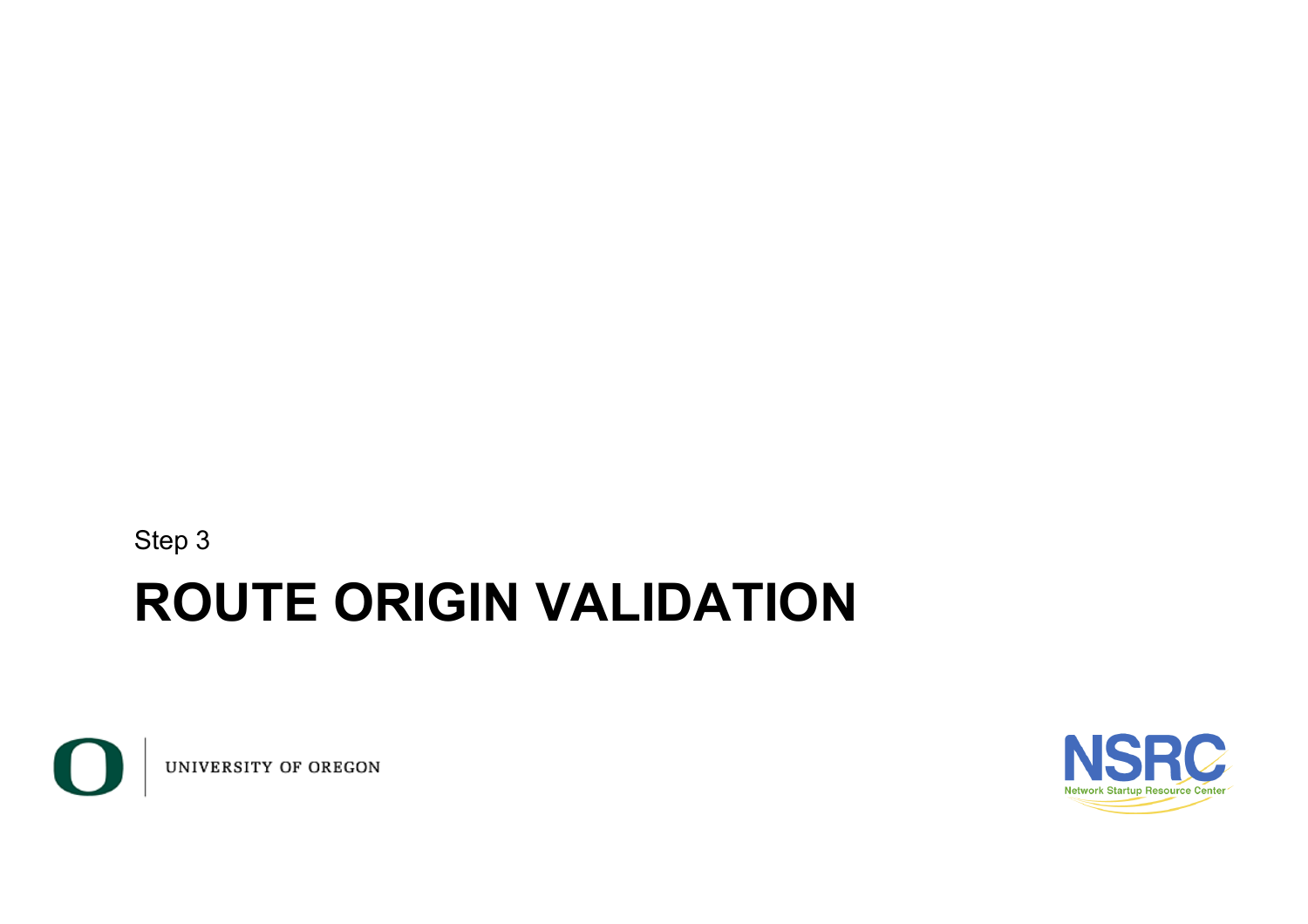### Route Origin Validation

- Final deployment step: turn on ROV!
	- Treat the same way as any major BGP policy change planned maintenance!
- Where first?
	- BGP Customers
	- Private Peers
	- Public Peers (IXP)
	- Transit Providers (Upstreams)
	- Or all EBGP peers regardless?



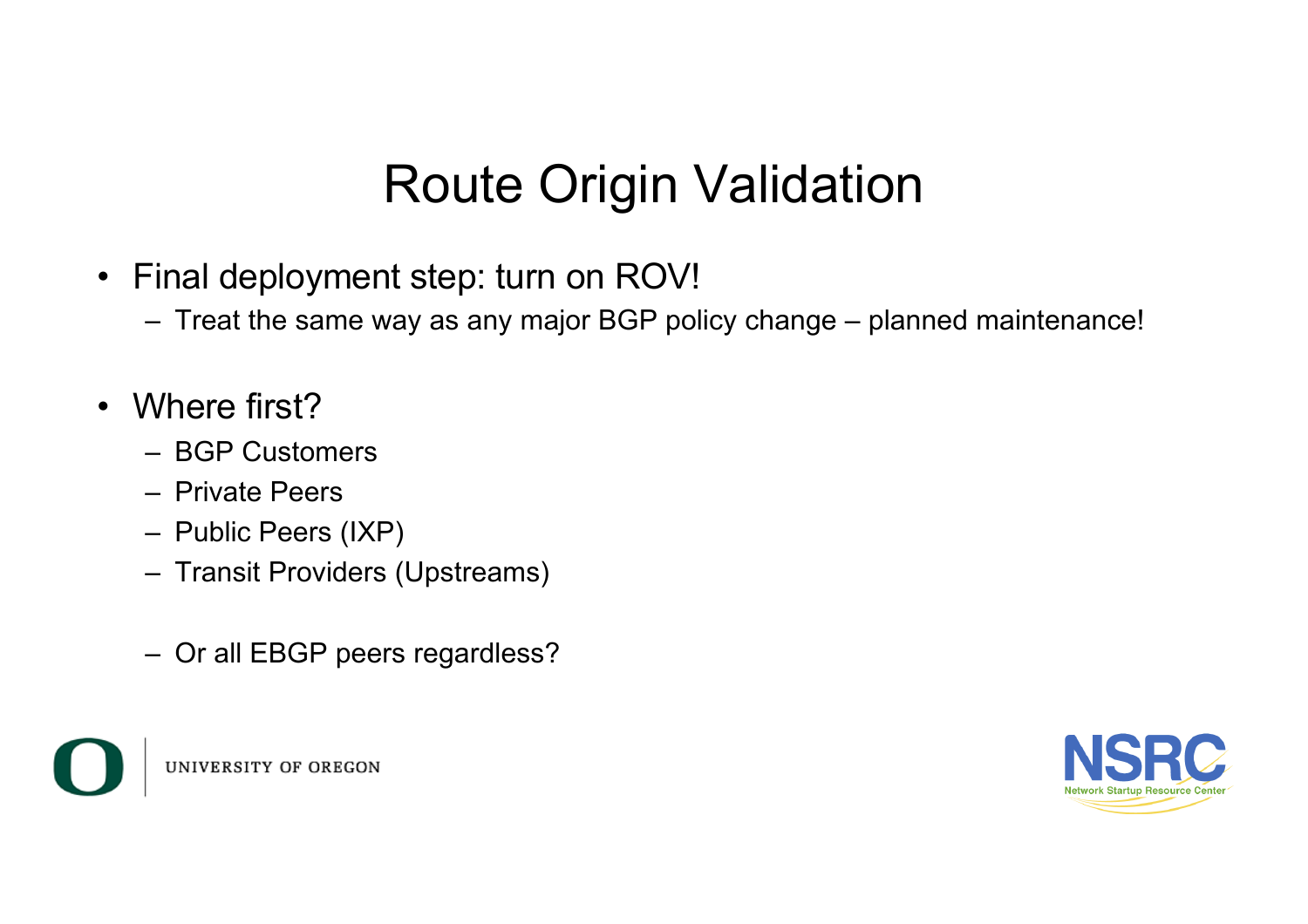### Route Origin Validation

- And plan what needs to be done on the routers
- For Cisco IOS-XE
	- $-$  Remove bgp bestpath prefix-validate allow-invalid on all EBGP speaking routers
- For Juniper/FRR/BIRD/...
	- Implement policy to drop invalids
		- Inbound on EBGP peer, but then operator will never see invalids on edge routers
		- Outbound on all BGP peers, so that invalids are never propagated
- For more deployment details & hints:
	- https://bgp4all.com/pfs/hints/rpki



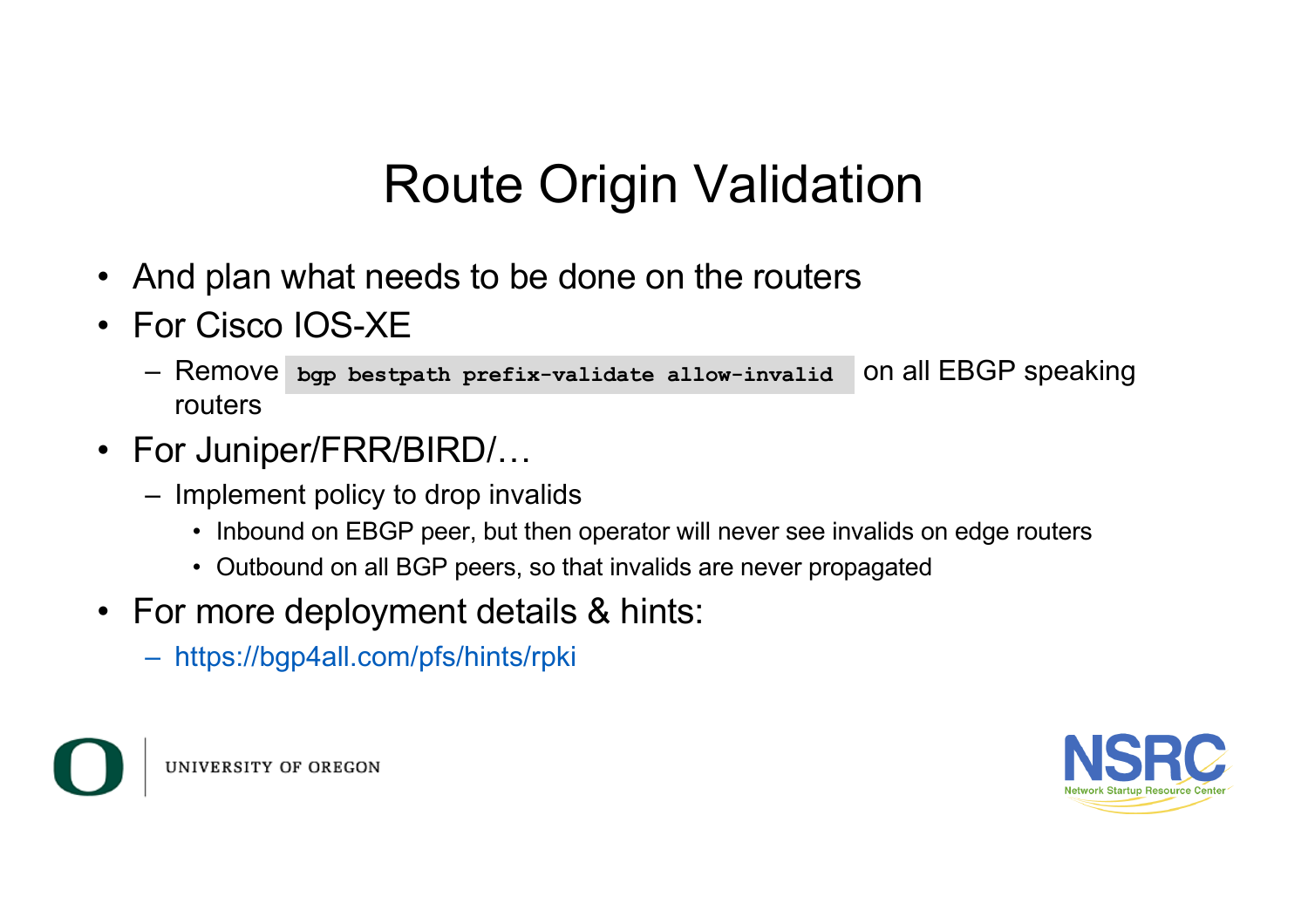# Route Origin Validation

- Information!
	- NOC & Customer Support needs to be fully aware
- Monitor!
	- Any changes in paths used or traffic loads on external links?
	- How to handle these changes?
- End-users may observe connectivity or path change issues
	- Prefixes marked as Invalid because the origin ROA was not set up properly (e.g. aggregate has ROA, subnet does not)



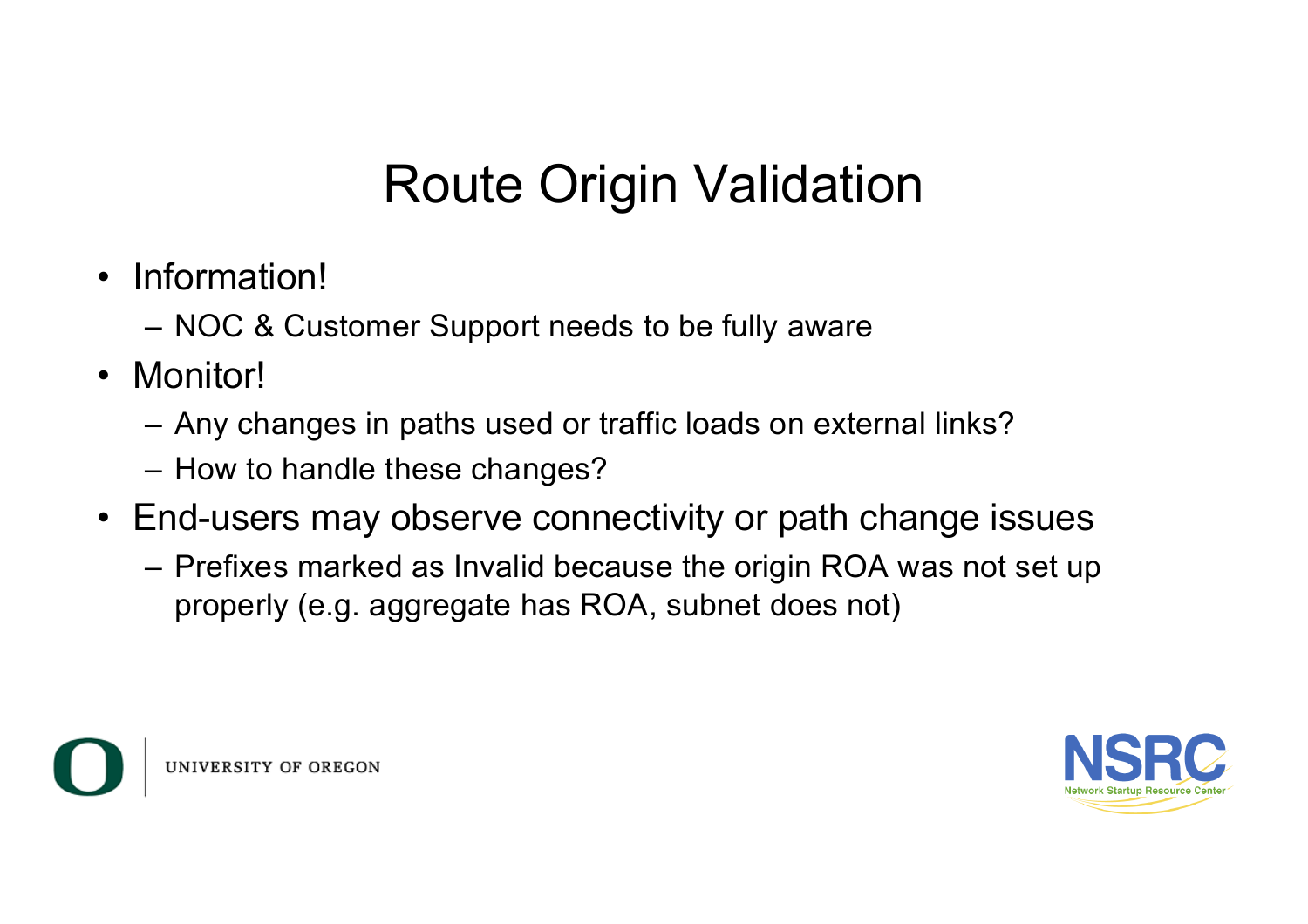# Concluding thoughts

- Who needs to do this?
	- Those interested in helping prevent the propagation of invalid routing information
- Transit Providers:
	- Live in the default free zone (usually)
	- $-$  Provide transit to other ASes  $\rightarrow$  Need to do ROV
- IXPs:
	- $-$  The IX Route Servers  $\rightarrow$  Need to do ROV
- CDNs & Cloud Providers:
	- Connect to large numbers of peers  $\rightarrow$  Recommended to do ROV
- Access Providers:
	- Are usually multihomed to two or more upstreams, and have default routes
	- No need to do ROV (because of default) but may want to monitor invalid prefixes they receive